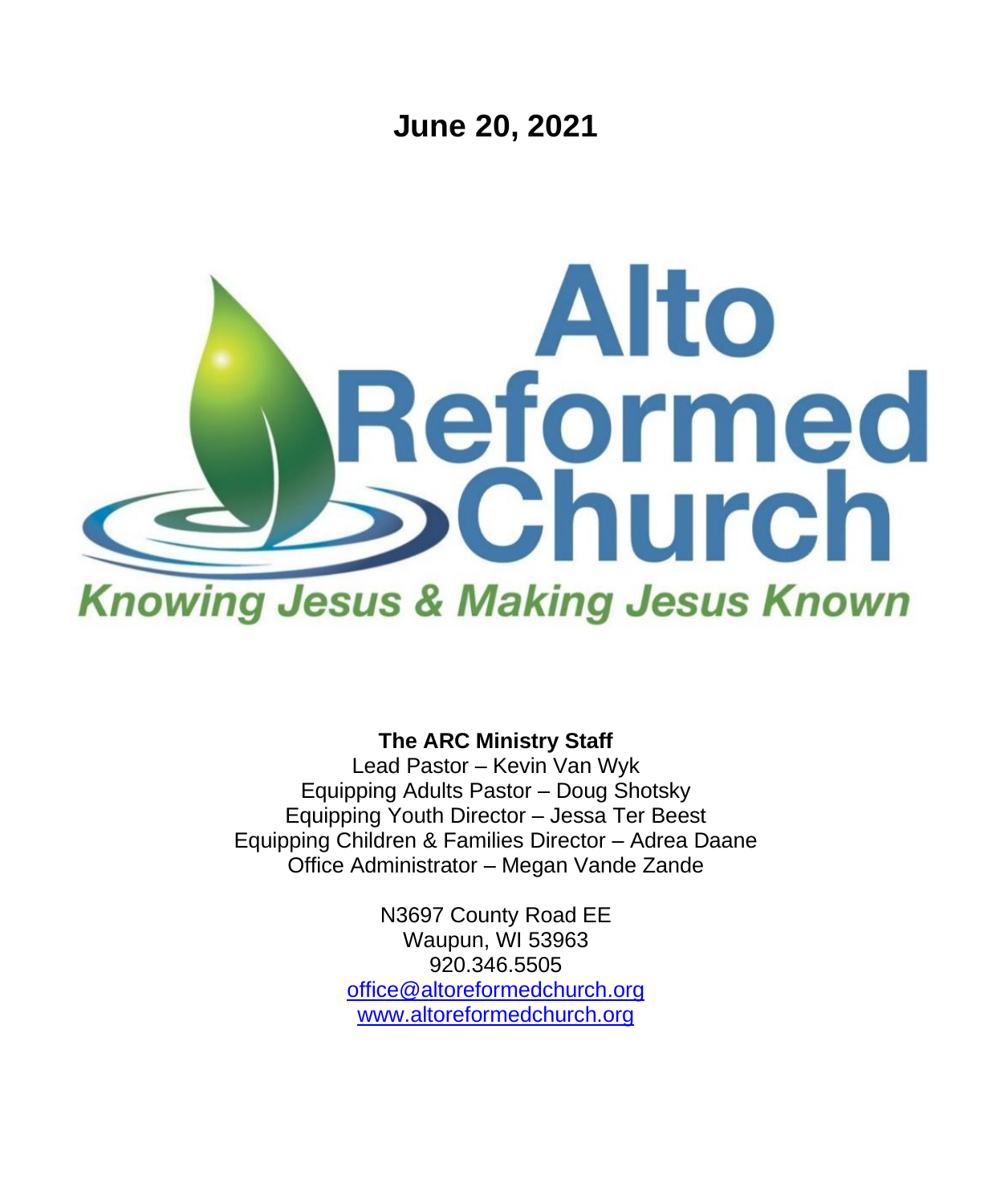### **We Approach God**

Welcome & Announcements

Praise Singing "When We All Get to Heaven" Hymn #698 vs 1, 3, 4 "Grace Greater than Our Sin" Hymn #482 "Lord, Be Glorified" Hymn #538

Congregational Prayer

Special Music – Marty Huizenga & Mackenzie Pluim "Give Thanks"

**We Hear God's Word**

Children's Message – Andy Glewen

Message – Who is Peter? There is Hope Scripture – 1 Peter 1:1-12

## **We Respond to God**

Prayer "Living Hope"

Blessing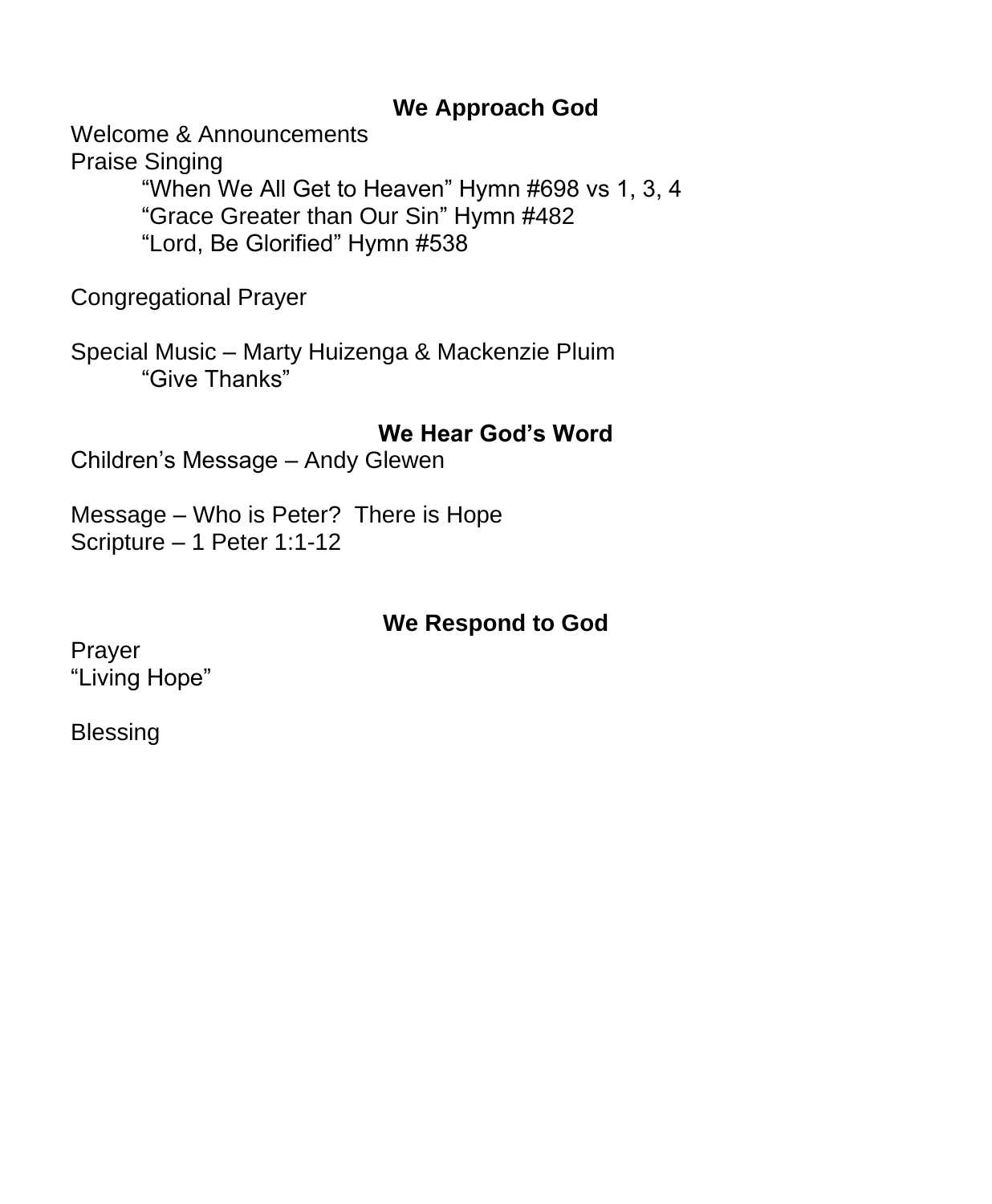

**Sermon Notes: 1 Peter: Who is Peter? – There is Hope**

### **Key Scripture: 1 Peter 1:1-12**

#### **Who is Peter?**

Simon (Mk. 1:29), Peter (Mt. 16:18), Simon Peter (Jn. 1:40), & Cephas (1 Cor. 9:5) *Pétros* **-** (Greek) (a *masculine* noun) – properly, a stone (pebble), such as a small rock found along a pathway.

*Cephas* - (Aramaic for rock), the new name given to Simon Peter, the apostle.

From Bethsaida – (Jn. 1:44), Lived in Capernaum (Mk. 1:21&29), Had a fishing business with James and John the other disciples (Jn. 1:35-36&40-42), Was married (Lk. 4:38 & 1 Cor. 9:5), Rebuked Jesus (Mt. 16:22), Cut off man's ear defending Jesus (Jn. 18:10), Denied Jesus 3 times (Mt. 26:31-35), Preached at Pentecost (Acts 2:14-41), Put in prison (Acts 12:5-17), Rebuked by Paul (Gal. 2:11-21).

**2 Corinthians 4:16-18 -** 16 Therefore we do not lose heart. Though outwardly we are wasting away, yet inwardly we are being renewed day by day. 17 For our light and momentary troubles are achieving for us an eternal glory that far outweighs them all. 18 So we fix our eyes not on what is seen, but on what is unseen, since what is seen is temporary, but what is unseen is eternal.

#### **3 Things:**

- 1. We have a future hope. (1 Peter 1:3-4)
- 2. Trials reveal genuine faith. (1 Peter 1:7)
- 3. Salvation is the goal of our faith. (1 Peter 1:8-9)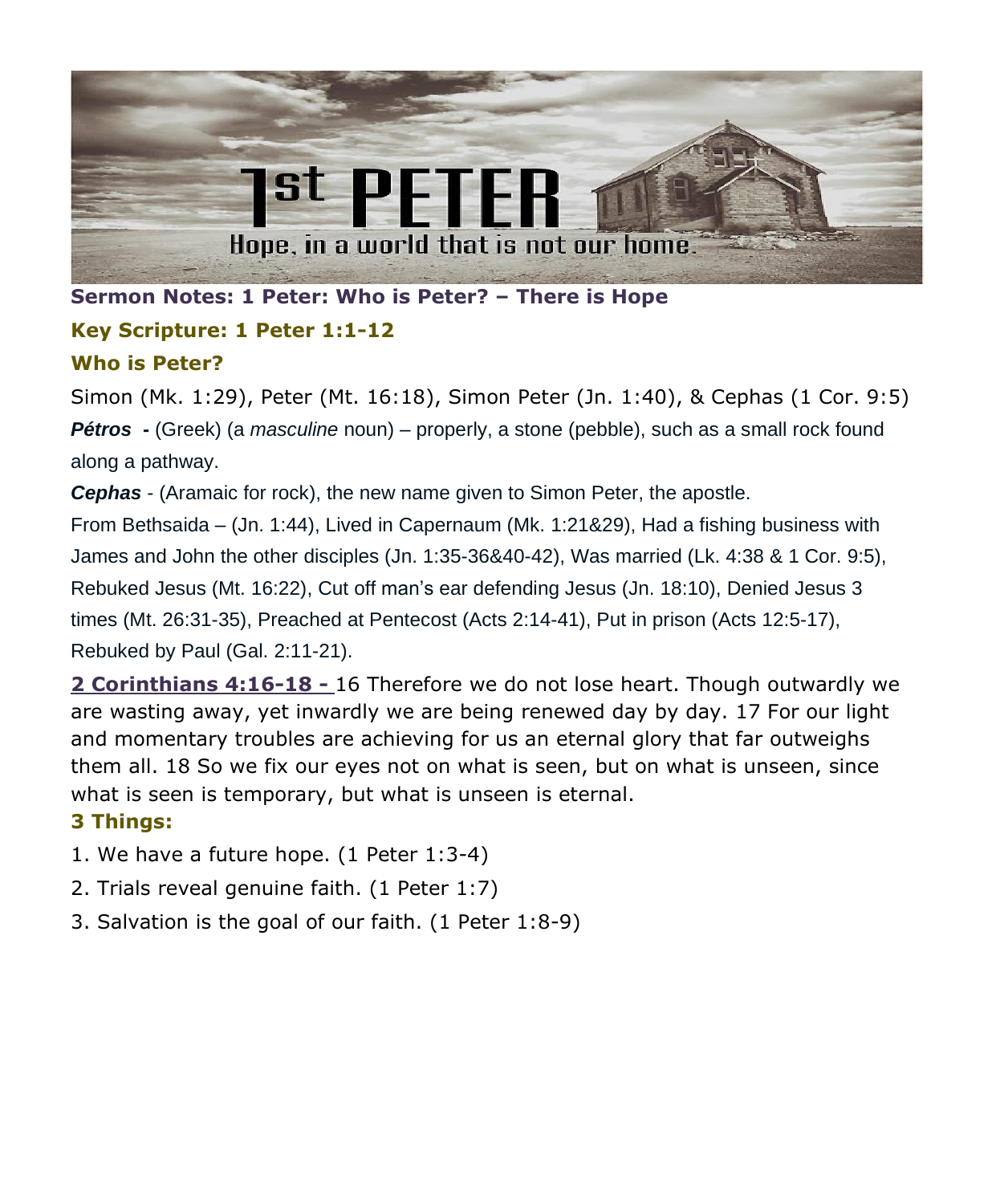#### **Application:**

Ask yourself these questions:

- 1. Am I wanting to stay, but willing to go, or am I willing to stay but wanting to go?
- 2. What have my trials revealed to me about my faith? (What's in your cup?)
- 3. Read 1 Peter.
- 4. Study further with these extra resources:
	- YouTube Video teaching from David Pawson (About 40 minutes each): Part 1 - <https://www.youtube.com/watch?v=d8dBDPa9uvQ> Part 2 - <https://www.youtube.com/watch?v=qJyTe0NZNVY&t=798s>
	- RightNow Media series on First Peter by Kyle Idleman. 7 Sessions, about 10-14 minutes apiece.

<https://www.rightnowmedia.org/Content/Series/289495>

• Text Commentary on 1 Peter from David Guzik: <https://enduringword.com/bible-commentary/1-peter-1/>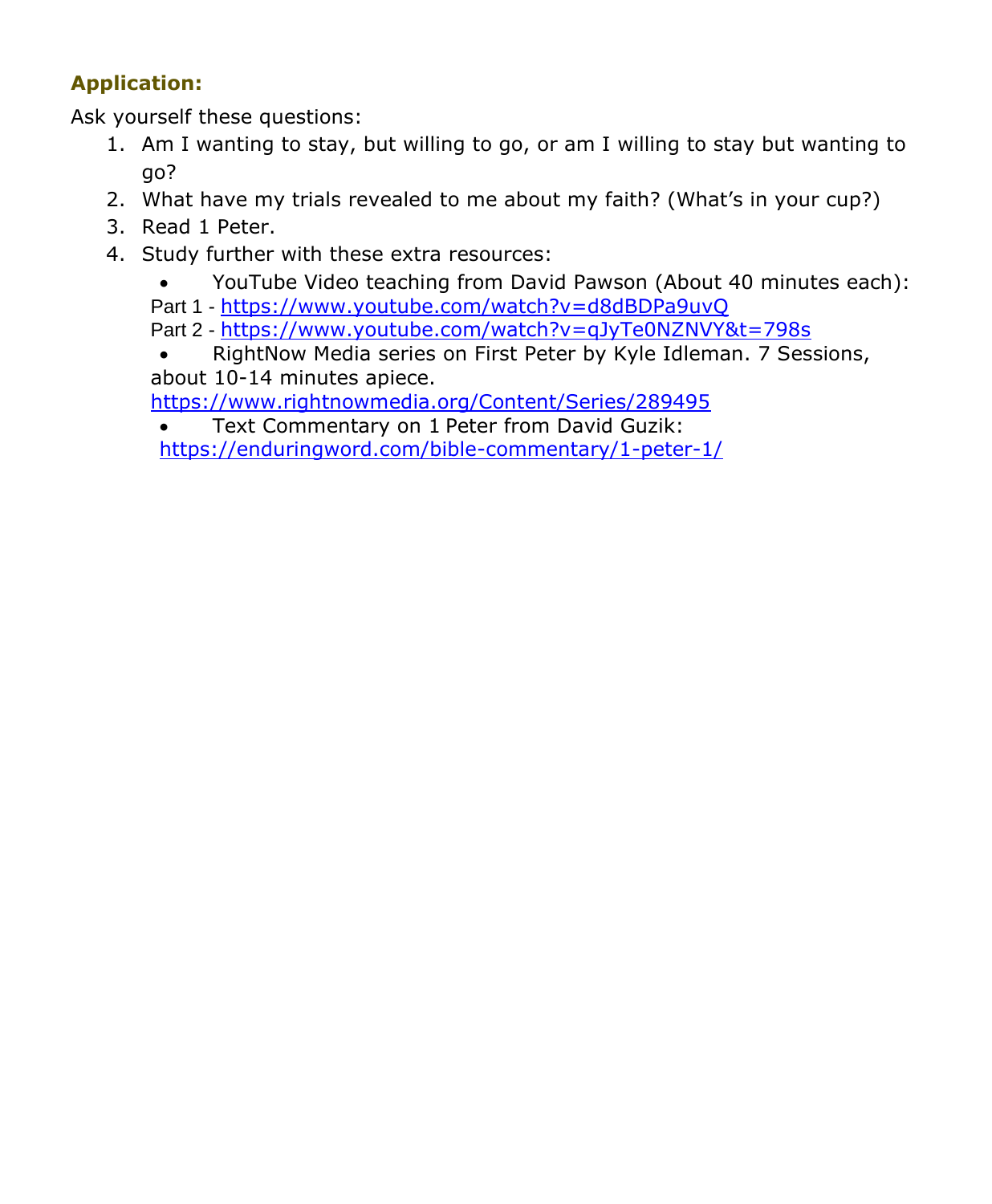# *Upcoming Events*

- **Jun 20** 8:30am Sunday School Guide Class 9:30am – Pastor Doug, Special Music – Marty Huizenga & Mackenzie Pluim **Jun 21** 9:00am – Vacation Bible School 6:00pm – Middle School Bible Study 7:00pm – High School/Young Adult Bible Study **Jun 22** 8:00am – Prayer Meeting 9:00am – Vacation Bible School **Jun 23** 9:00am – Vacation Bible School 5:30pm – Family Night **Jun 24** 9:00am – Vacation Bible School **Jun 25** 9:00am – Vacation Bible School **Jun 27** 8:30am – Sunday School Guide Class 9:30am – Pastor Doug, VBS Kids Sing
	- 10:30am Membership Brunch

### *Youth News*

**Summer Bible Study** – Monday nights, 6-7pm for middle school - meet in the youth room, 7-8pm for high school - meet on the church hill unless it's raining. Tomorrow we're tackling the question - "Did the resurrection really happen?"

# *Bulletin Board News*

**Offering** may be placed in one of the three white offering boxes located in the lobby. Upcoming benevolent schedule: 6/20 Missionary Salary, 6/27 Regular Benevolence, 7/4 Missionary Salary.

Congrats to Jerry & Dorothy Mills as they celebrate their 67<sup>th</sup> wedding anniversary today.

Congrats to Annice Hopp as she celebrates her 86<sup>th</sup> birthday on June 25<sup>th</sup>.

AMEN articles are due next Sunday, June 27<sup>th</sup>.

# *Opportunities to Get Involved*

**Summer JAM** – All 3 year olds – incoming 5<sup>th</sup> graders are invited to join us for Summer JAM (Jesus and Me) during the service every  $2<sup>nd</sup>$  Sunday of June, July & August. Kids will be invited to the basement before the sermon starts for games, activities or crafts focused around a Bible lesson just for kids (split into PreK & elementary groups).

**Men's Golf Outing –** Join us for a fun afternoon of golf on Sunday, July 25<sup>th</sup> at 3:30pm at The Rock Golf Club in Waupun. 9 holes of golf (including cart) + meal = \$40. Sign-up individually or as a group at the information desk or by contacting Joel by July 18<sup>th</sup>. If you'd rather not golf, but still want to join in you're invited to join us for the meal, just talk to Joel Bruins 948-0938.